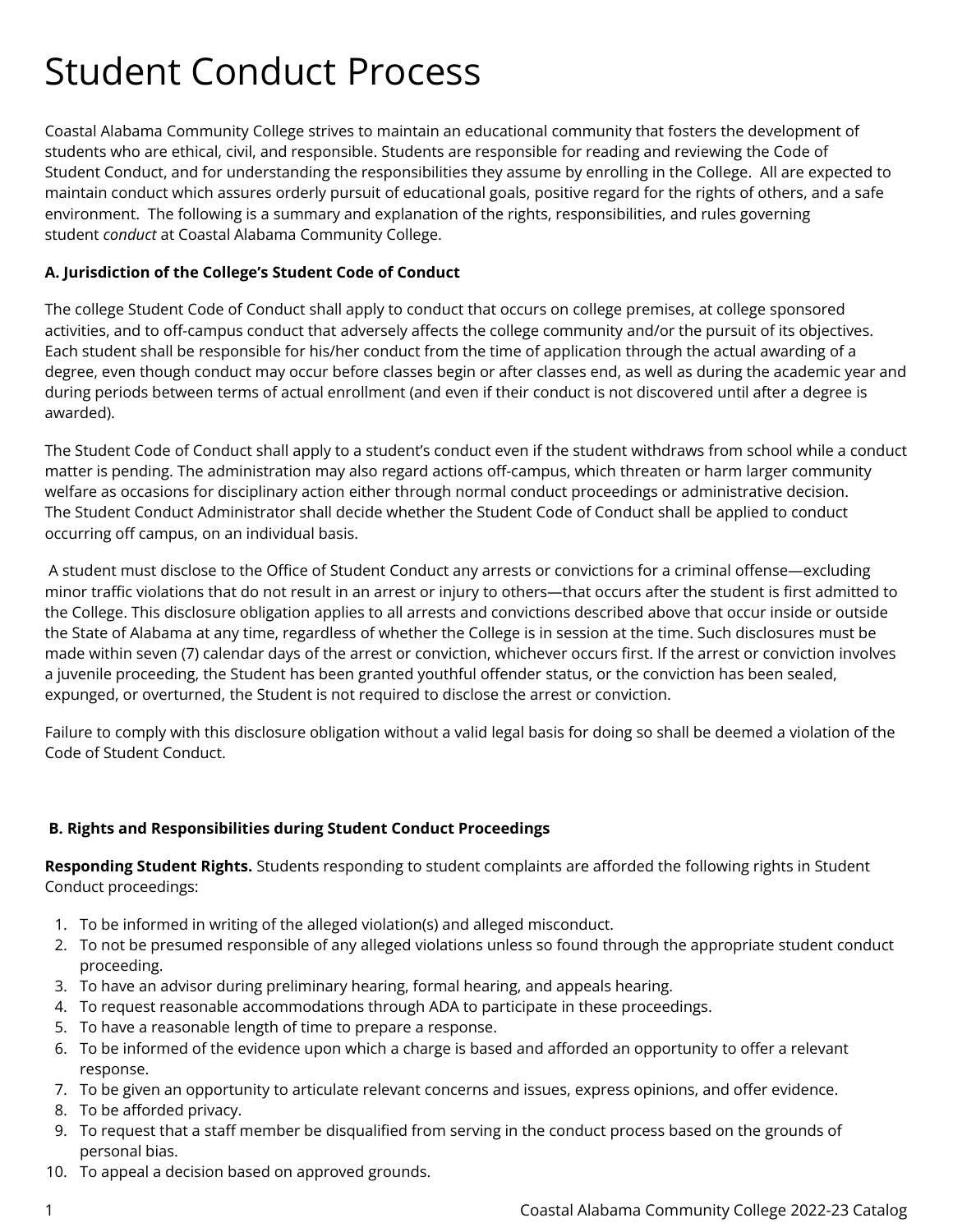**Complainant Student Rights.** Students submitting student complaints are afforded the following rights in Student Conduct proceedings:

- 1. To be informed in writing of the violation(s) and alleged misconduct.
- 2. To have an advisor during preliminary hearing, formal hearing, and appeals hearing.
- 3. To request reasonable accommodations through ADA to participate in these proceedings.
- 4. To have a reasonable length of time to prepare a response.
- 5. To be given an opportunity to articulate relevant concerns and issues, express opinions, and offer evidence.
- 6. To be afforded privacy.
- 7. To request that a staff member be disqualified from serving in the conduct process based on the grounds of personal bias.
- 8. To appeal a decision based on approved grounds.

# **C. Student Conduct Process**

*Any student whose presence poses a threat of danger to persons or property or a threat of disruption to the academic process may be immediately removed from campus by the Dean of Student Services or Campus Police. In this situation, written notice of the charge of misconduct and Interim Measures will be delivered to the student by campus police. Any student who is removed from campus, must contact campus police before returning to campus for hearing.*

# **Step 1: Complaint is filed with the Student Conduct Office (Online Form)**

A complaint can be submitted by any member of the campus community. This can include student, faculty, staff, campus police, or visitor.

## **Step 2: Investigate**

[After receiving a complaint](https://studentconduct.osu.edu/for-students/understanding-the-student-conduct-process/complaint/), a Student Conduct Administrator will begin an investigation. The SCA will schedule apreliminary conference with the respondent to determine if a violation has occurred. If it is determined that a violation has occurred and there is evidence to proceed, case will move to a *Preliminary Hearing Conference*, if not case will remain open as an *Unverified Report.* Both the complainant and the respondent have access to the file.

## **Step 3: Preliminary Hearing Conference vs. Administrative Formal Hearing**

After the investigation is complete, the respondent will be notified in writing via student email of the time and date of their preliminary hearing. The student can bring an advisor to sit with them through the hearing. An advisor can be a counselor, friend, family member, instructor, trusted adult. Advisors cannot speak during the hearing but may serve as a comfort to the student.

Two Resolution Options: Administrative Decision or Administrative Formal Hearing

Administrative Decision -- *Accepting Responsibility* or disposed by the mutual consent of all parties involved.

*Student(s) accept(s) responsibility for violating the Code of Student Conduct. SCA will keep the case and determine appropriate [sanctions](https://studentconduct.osu.edu/for-students/understanding-the-student-conduct-process/sanctions/) with no opportunity for appeal. Student will receive written notification of the outcome of the hearing.*

Administrative Formal Hearing- *Not Accepting Responsibility*

*If the student(s) do not accept responsibility and the matter cannot be disposed of by mutual consent, an Administrative Formal Hearing will be scheduled. The SCA who investigated the case will step aside and a new Student Conduct hearing officer will be assigned to hear and decide the case and appropriate sanctions. Student will receive written notification of the outcome of the hearing.*

After the Preliminary Hearing Conference is complete, the respondent will be notified in writing via student email of the time and date of their administrative formal hearing. The student is encouraged to submit evidence and/or witness statements on their behalf. The student can bring an advisor to sit with them through the hearing. An advisor can be a counselor, friend, family member, instructor, trusted adult. Advisors cannot speak during the hearing but may serve as a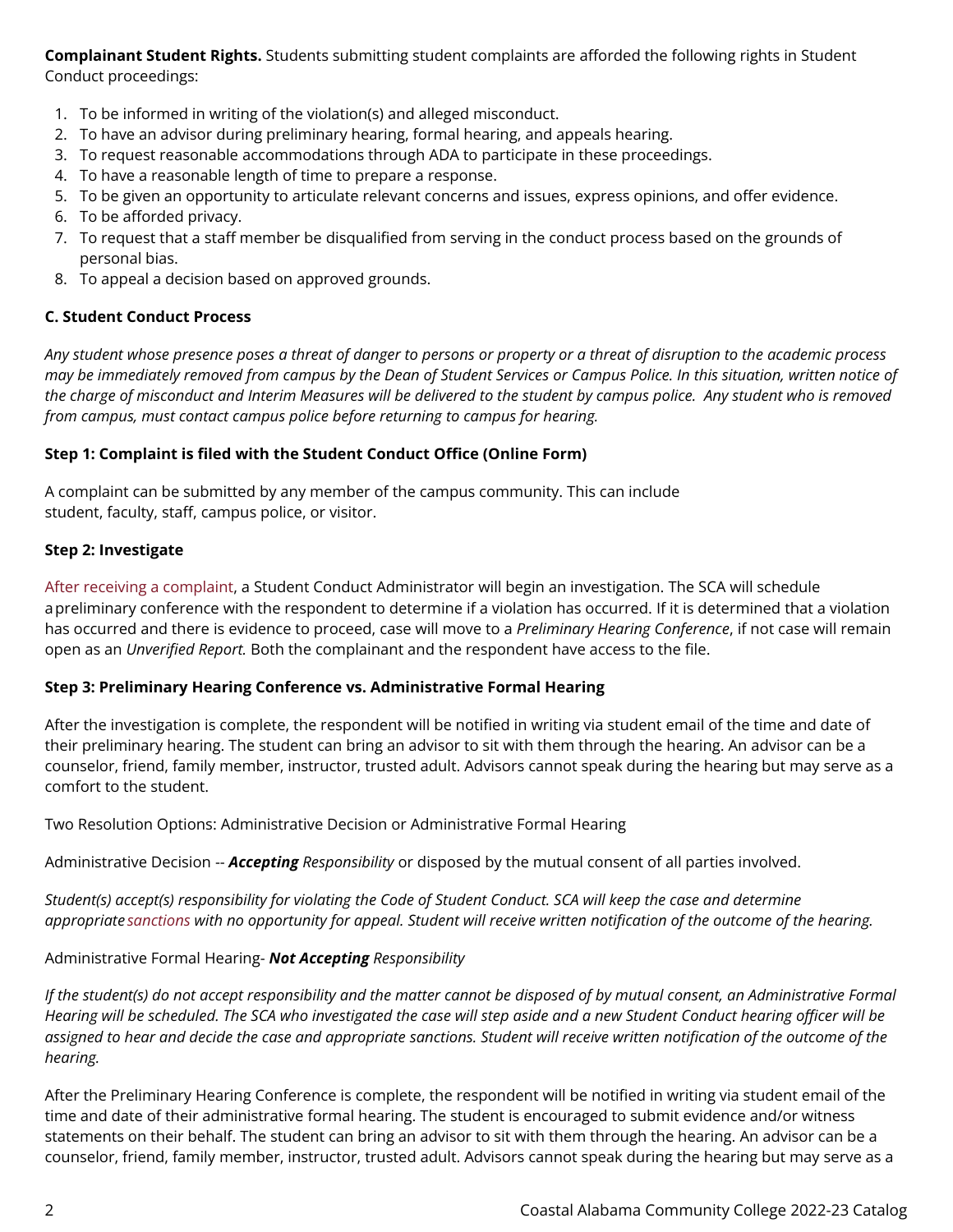comfort to the student. The student will receive written notification of the outcome of the hearing and steps for appeal. When the student is notified of the decision of the Administrative Formal Hearing, that student will have 72 hours to submit a request for an appeal.

## **Step 4: Appeal Process**

The [Code of Student Conduct](http://trustees.osu.edu/rules/code-of-student-conduct/3335-23-18.html) provides students the right to appeal the decision of the Administrative Formal Hearing. However, the Code provides specific grounds upon which students can appeal:

- Procedural error.
- Discovery of substantial new evidence that was unavailable at the time of the hearing and which reasonably could have affected the decision of the hearing body; or
- Disciplinary sanction imposed is grossly disproportionate to the violation(s) committed, considering the relevant aggravating and/or mitigating factors.

*When the student is notified of the decision of the Administrative Formal Hearing, that student will have 72 hours to submit a request for an appeal.*

## **Step 5: Student Conduct Appeals Committee**

The Code of Student Conduct provides students the right to an appeal. If an appeal is granted, the case will be heard and decided by the Student Conduct Appeals Committee. This committee is made up of College faculty, staff and students.

*This decision is final. Notification of outcome must be provided to both the complainant and respondent.*

## **Step 6: Exit/Entrance and Continuing Counseling**

After the final decision has been made, the student(s) should meet with a College counselor to discuss future academic plans, additional services and community referrals (as needed). This applies to both the complainant and respondent.

# ೞ

## **D. Conduct**

## **Category 1: Any student found to have committed or to have attempted to commit the following misconduct is subject to the disciplinary sanctions**

- 1.1 Disruption or obstruction of teaching, research, administration, disciplinary proceedings, other college activities, on or off campus.
- 1.2 Disrespect (harassment, non-compliance, defamation, and obscenity) for a college official while carrying out their official job responsibilities.
- 1.3 Failure to comply with directions of college officials acting in performance of their duties and/or failure to identify oneself and present College ID to these persons when requested to do so.
- 1.4 Use, possession, manufacturing, or distribution of alcoholic beverages or public intoxication. The display, on campus, of any alcoholic beverage in the original container by anyone, regardless of age.
- 1.5 Use of tobacco, e-cigarette, smokeless tobacco or like product on campus.
- 1.6 Participation in any form of gambling.
- 1.7 Violation of policies set forth in the Residence Life section of the Student Handbook.
- 1.8 Littering is strictly prohibited on all campuses

# **Category 2: Any student found to have committed or to have attempted to commit the following misconduct is subject to the disciplinary sanctions**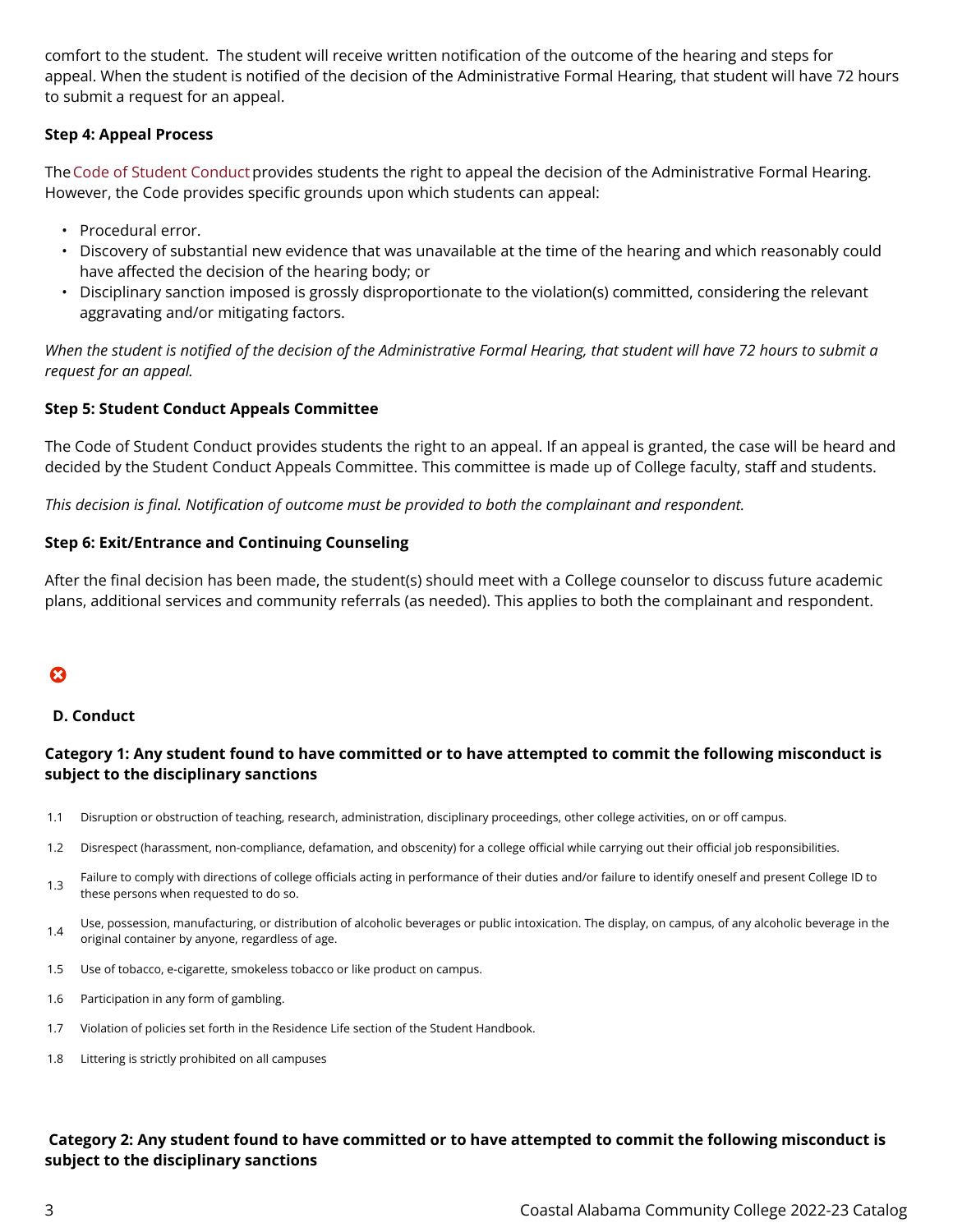2.1. Habitual or egregious Category I violations.

Acts of dishonesty, including but not limited to the following:

Cheating, plagiarism, or other forms of academic dishonesty as outlined in the student handbook.

2.2. Furnishing false information to any college official, faculty member, or office.

Forgery, alteration, or misuse of any college document, record, or instrument of identification.

Obtaining services by false pretenses, including funds, supplies, equipment, labor, and/or spaces.

- 2.3. Physical, mental, verbal abuse, threats, intimidation, harassment, coercion, and/or conduct, including, but not limited to abuses on the basis of race, color, religion, national or ethnic origin, sex, sexual orientation, age and disability, of any person on college premises or at College-sponsored or College-supervised functions, which threatens or intimidates, or endangers the health or safety of any person.
- $2.4$  Sexual misconduct such as sexual harassment, sexual exploitation, sexual assault, stalking, intimate partner violence, cyber misconduct, or any other sexually related unwanted behaviors. (See Title IX and Sexual Misconduct Policy)
- $2.5$  Attempted or actual theft of and/or damage to property of the college or property of a member of the college community or other personal or public property, on or off campus.

2.6. Hazing and/or Bullying, defined as any act or behavior whether physical, emotional, or psychological, which subjects a person, voluntarily or involuntarily, to abuse, mistreatment, degradation, humiliation, harassment, embarrassment, or intimidation, or which may in any fashion compromise her or his inherent human dignity. The express or implied consent of the victim will not be a defense.

- 2.7. Unauthorized possession, duplication or use of keys to any college premises or unauthorized entry to or use of college premises, including trespassing.
- 2.8. Making, transmitting or promotion of any video, audio or data recording which is reasonably determined to be of an obscene, profane, abusive, indecent, or violent nature which bring disrepute to the College or any student or employee of the College.
- 2.9. Violation of any federal, state or local law.

Use, possession, manufacturing, or distribution of marijuana, heroin, narcotics, or other controlled substances, or possession of drug paraphernalia except as expressly permitted by law.

- 2.10. The unlawful manufacture, distribution, dispensation, possession, or use of a controlled substance is prohibited by Coastal Alabama Community College on any property owned, leased, or controlled by the College or during any activity conducted, sponsored, or authorized by or on behalf of Coastal Alabama Community College. A "controlled substance" shall include any substance defined as a controlled substance in Section 102 of the Federal Controlled Substance Act (21 U.S. Code 802) or in the Alabama Uniform Controlled Substance Act (Code of Alabama, Section 20-2-1, et seq.).
- 2.11. Possession of firearms, explosives, fireworks, other weapons, or dangerous chemicals on college premises or use of any such item, even if legally possessed, in a manner that harms, threatens or causes fear to others.
- 2.12. Conduct that is disorderly, lewd, or indecent; breach of peace; or aiding, abetting, or procuring another person to breach the peace on college premises or at functions sponsored by, or participated in by, the college or members of the academic community.
- 2.13 Arson or other intentional setting of fires or misuse of alarms or equipment.

Abuse of the Student Conduct System, including but not limited to:

Failure to obey the notice from Student Conduct Staff or college official to appear for a meeting or hearing as part of the Student Conduct System.

Falsification, distortion, or misrepresentation of information before Student Conduct Staff.

Disruption or interference with the orderly conduct of a Student Conduct proceeding.

2.14. Institution of a Student Conduct proceeding in bad faith.

Attempting to discourage an individual's proper participating in, or use of, the student conduct system.

Attempting to influence the impartiality of a member of Student Conduct Staff and/or the Student Conduct proceeding.

Harassment (verbal or physical) and/or intimidation of a member of Student Conduct Staff prior to, during, and/or after a Student Conduct proceeding.

Failure to comply with the sanction(s) imposed under the Student Code.

## **E. Sanctions**

## **1. Sanctions for Category 1 Violations:**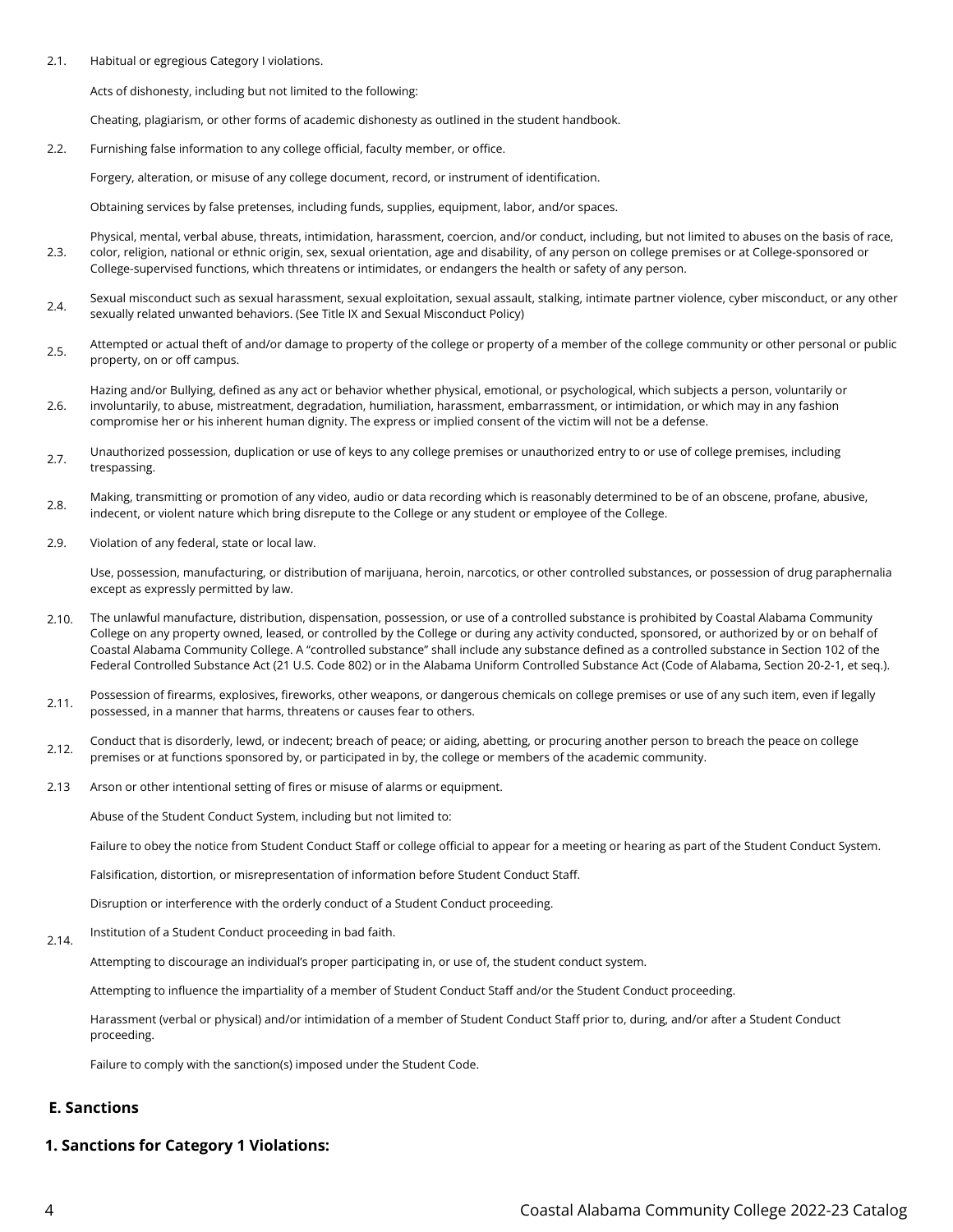One or any combination of sanctions, as appropriate:

- **Administrative Letter of Reprimand-**A written letter from the Student Conduct Administrator. The letter may include a sanction or a warning to a student that conduct was inappropriate, and that further misconduct will result in more severe disciplinary action.
- **Probation** A status between good standing and suspension from the College. It is ordinarily imposed for a period of not less than one semester. It may also include such restrictions as a denial of the opportunity to represent the College as officer or member of a student organization. Future violations may result in additional sanctions
- **Restitution** Repayment for theft or damage
- **Fines**-Monetary payments for violations
- **Discretionary Sanctions**-Seminars or mentoring, research project or service to the College
- **Building/Facility Suspension**-Suspension from a building or space on campus
- **Contact parents** FERPA permits a college to notify parents of students under the age of 21 know when the student has violated any law or policy concerning the use or possession of alcohol or a controlled substance.

# **2. Sanctions for Category 2 Violations:**

Any combination of sanctions for Category 1 Violations, including:

**Class Suspension**- class suspension is defined as a temporary separation from the college, for one or more semesters. Once suspended, a student is withdrawn from course rolls. The student will not receive credit for those courses and will not be allowed to attend any College-sponsored event or activity.

A student who completes all required sanctions will be welcomed back to the College after the suspension period. Though, sometimes the student's return comes with one or more of the following stipulations:

- Not permitted to live on campus
- Can no longer participate in *(certain activity)*
- Subject to random drug screenings
- Restricted from certain campus areas or buildings

**Dismissal**- A permanent separation from the College. When dismissed, a student is withdrawn from course rolls and is no longer allowed on ANY campus. Students who are dismissed from campus have a hold place on their account and cannot later enroll.

**3. Determining Sanctions:** Each student situation will be evaluated individually when considering the following mitigating and aggravating impacts:

- The nature of the violation
- A student's level of involvement in the violation
- Actual harm caused by the behavior
- The potential risk of harm
- The student's intent
- The impact on the campus community
- The severity and pervasiveness of the behavior
- The student's demonstrated understanding and sincere remorse
- The student's level of cooperation and compliance
- The level of success of prior intervention

# **F. Violation of Law and College Conduct**

Determinations made or sanctions imposed under this Student Code of Conduct shall not be subject to change because criminal charges arising out of the same facts giving rise to violation of College rules were dismissed, reduced, or resolved